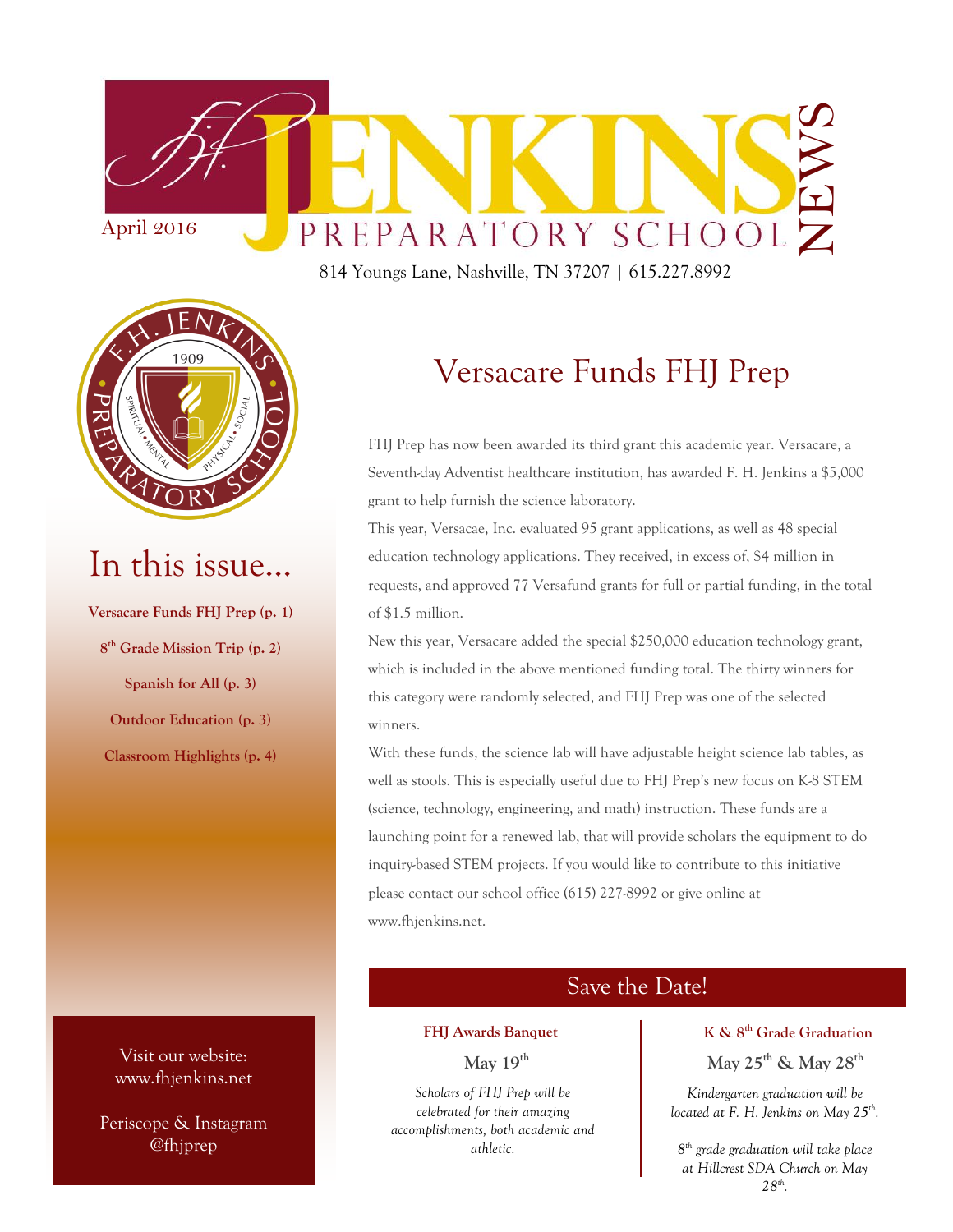# "Go Ye Therefore": 8<sup>th</sup> Graders attend Mission Trip

Each year  $8<sup>th</sup>$  graders across the South Central Conference have the opportunity to participate in a mission trip to Holbrook, AZ. The mission trip is sponsored by Christian in Action Outreach Ministry. The ministry's purpose is to reach, teach, and send those called to missions.

In preparation for this trip,  $8^{\rm th}$  graders raised approximately \$1200 each to cover their expenses. In an age where self-aggrandizement is celebrated, our young scholars raised funds in order to serve others.

Scholars spent the majority of their time at Holbrook SDA Indian School where they helped to revitalize the school campus. They participated in activities such as: painting, sweeping, cleaning windows, mopping, and much more. They also had the opportunity to tutor some of the young children at the school.

At FHJ Prep we are committed to inspiring leaders and cultivating excellence. Most of all, we are passionate about helping our young people become servant leaders! Using Christ as our model, we take the gospel commission seriously. "Go ye therefore…"







**Support F. H. Jenkins Enroll your Kroger Plus Card at www.kroger.com/communityrewards Organization code: 31828**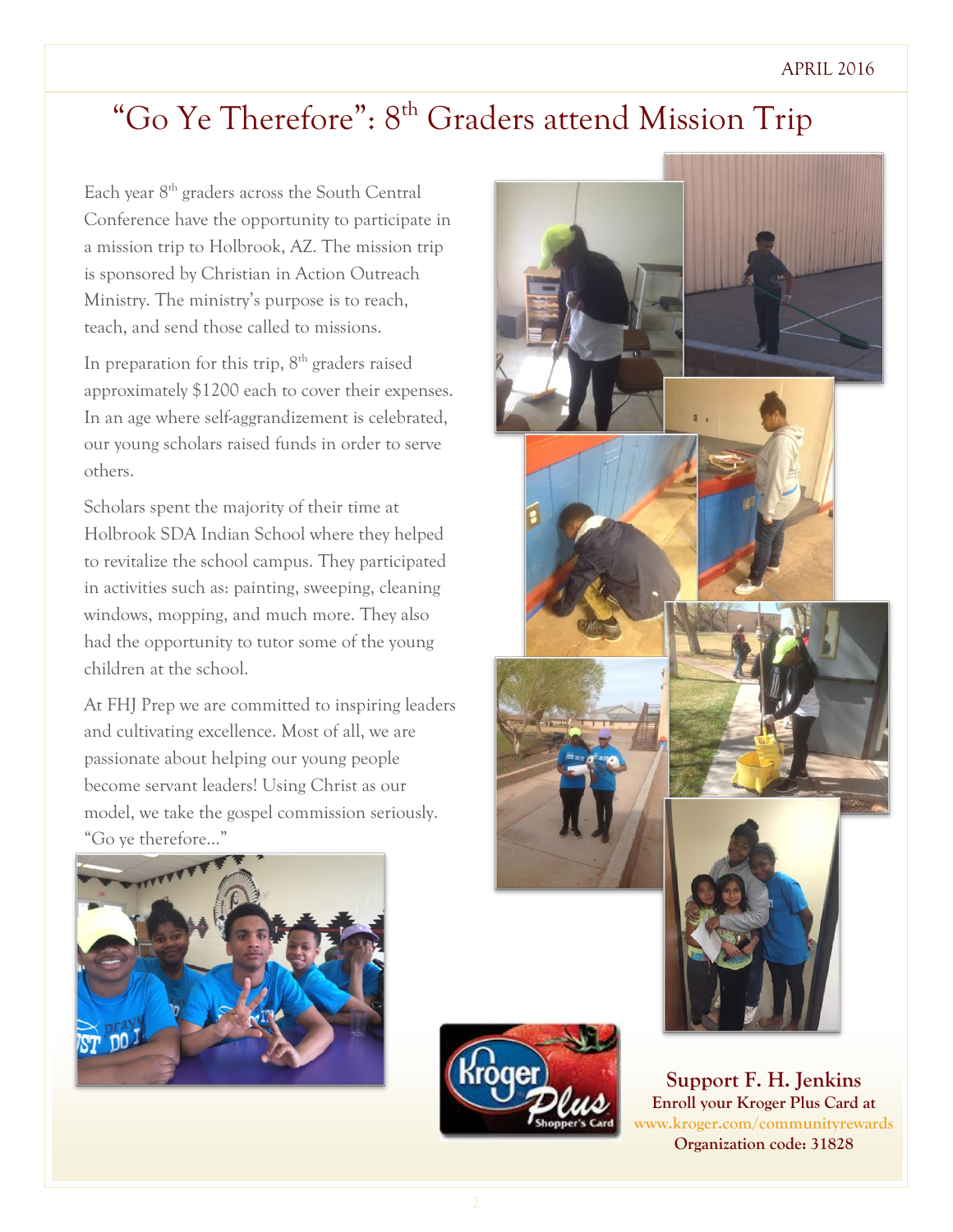## Spanish for All

This semester all of our scholars, K-8, received Spanish instruction. Each Friday, Senorita Barbee works diligently with our scholars, exposing them to both language and culture. Scholars are able to learn Spanish in a fun and engaging way—through use of games, discussion, conversation practice, partner work, and much more! Each week scholars eagerly anticipate Spanish class.



### Outdoor Education

From Monday, April 18 through Wednesday, April 20, F. H. Jenkins Preparatory School's sixth graders participated in the South Central Conference's "Outdoor School" at Camp Alamisco, just outside of Auburn, AL. The Outdoor School is an annual event where sixth graders from all across the South Central Conference territory come together to spend three days at camp. The camp includes all of the traditional tasks that promote personal growth and responsibility in adolescents, e.g. cabin inspection, flag raising, mess hall dining, and camp clean-up. There's also the expected outdoor recreational activities like swimming and canoeing. However, what sets this camp apart most is that it takes place when the rest of the nation's kids are in school-because that are in school-just outside in nature!

For three days our sixth grader's classes consisted of distinguishing between the natural and unnatural within a habitat, while they hiked through the forest; measuring water clarity, while boating on Lake Martin; learning about the necessary elements needed to make fire, and then amassing the materials to make their own; identifying specific stars and constellations, while gazing into the night sky; and discussing the differences between the theory of evolution and the truth of creation, while listening to the "heavens declare the glory of God!"

In one of their favorite classes they were shown seven different plants and taught to identify them by their branches. Then they played a variation of the game "steal the bacon." Students were lined up in opposing teams, as they attempted to identify plants. No, this was not recess, this was ecology class! Outdoor school is yet another one of the many creative educational offerings that make up the FHJ Prep experience.

# Hunting for Jesus

This month, during the monthly Student Government chapel, the scholars participated in an Easter egg hunt. The scholars were divided into four teams, and each team was assigned a specific color egg to find. After the team found their eggs, they were to open them and unscramble the words that were found within. The words in the eggs created a Bible text about the death and resurrection of Christ. What an exciting way to engage and explore God's Word. Kudos to the Student Government for there leadership.